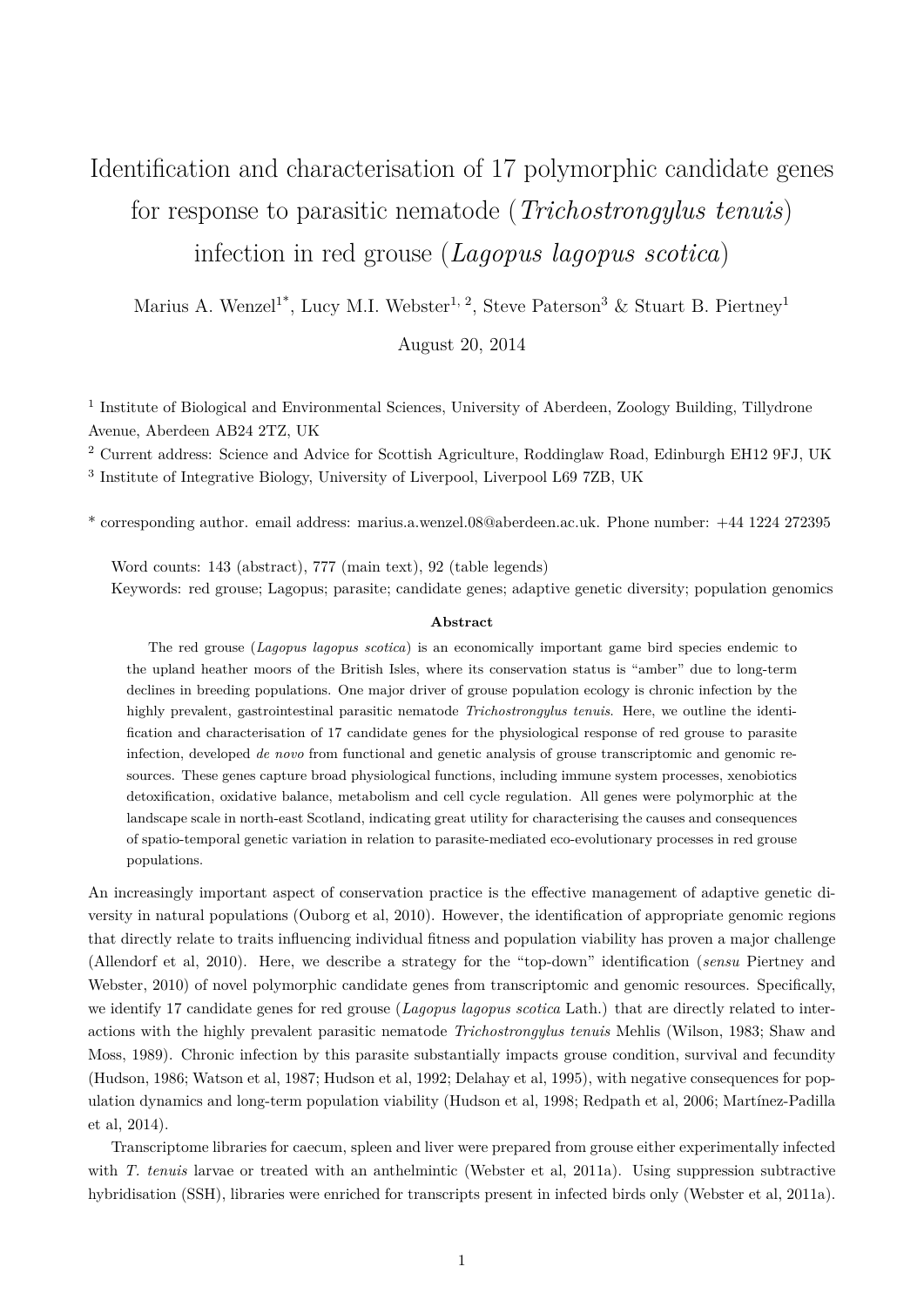Clone sequences of enriched (SSH) and non-enriched (standard cDNA) libraries were used to construct a microarray for assaying differences in caecal gene transcription levels among grouse with natural parasite loads, experimental infection or anthelmintic treatment (Webster et al, 2011b). Based on gene product identity and function (BLASTX and GENEONTOLOGY; Webster et al, 2011a,b), 578 clone sequences (447 Kbp) were then used to construct a genomic capture array (Paterson *et al*., unpublished) for identifying population-level genetic polymorphisms (SNPs) in two red grouse populations (Catterick, England and Edinglassie, Scotland) that differ in typical parasite load, and one willow grouse (*L. l. lagopus*) population from Sweden. Hybridised genomic DNA was pyrosequenced and reads were assembled to contigs. Polymorphic sites in each contig were identified (coverage  $\geq 30$  and  $\geq 6$  variant reads) and pairwise genetic differentiation ( $F_{ST}$ ) among the three populations was calculated and tested for statistical significance by permutation.

Candidate contigs had to satisfy at least one of four criteria: 1) expressed in infected red grouse only (SSH libraries); 2) significantly differentially regulated (*p <* 0*.*05) among red grouse with different parasite loads; 3) significantly genetically differentiated ( $F_{ST}$  > 0;  $p$  < 0.05) among red grouse populations with different parasite loads (candidate for directional selection); or 4) not significantly differentiated ( $F_{ST} \geq 0$ ;  $p > 0.05$ ) among red grouse populations but at least weakly (*FST >* 0) among red and willow grouse (candidate for balancing selection). The functional categories of the selected candidates included immune system processes, xenobiotics detoxification, oxidative balance, metabolism and cell cycle regulation, capturing a broad physiological response to parasite infection (Table 1).

The cDNA clone sequence of each candidate contig was mapped to the chicken genome (*Gallus gallus* galGal4 assembly) using blat (Kent, 2002) to identify exonic genomic regions. Associated grouse genomic contigs were mapped to the identified chicken chromosome regions in GENEIOUS v5.6.3 (Drummond et al, 2012). Primers were then designed on those genomic contigs, using PRIMER3 (Rozen and Skaletsky, 2000) as implemented in geneious, so that a 120–600 bp amplicon would be at least partially exonic and include at least one polymorphic exonic site. Cross-species utility of the primers was tested using in silico pcr (Hinrichs et al, 2006) on chicken (*Gallus gallus* galGal4 assembly), turkey (*Meleagris gallopavo* melGal1 assembly) and zebrafinch (*Taeniopygia guttata* taeGut1 assembly) genomes.

Levels of polymorphism were ascertained in three red grouse individuals from locations that maximise geographic variation across a landscape of grouse moors in north-east Scotland (Glenlivet 57.29 °N 3.18 °W, Mar Lodge 56.95 °N 3.66 °W and Invermark 56.89 °N 2.88 °W). PCRs were carried out in a total volume of 25 μl containing  $\sim$ 25 ng DNA template, 10 mM Tris-HCl, 50 mM KCl, 2.5 mM MgCl<sub>2</sub>, 0.2 mM of each nucleotide, 0.5 μM of each primer and 0.625 U *Taq* DNA Polymerase (Sigma-Aldrich). PCR profiles consisted of initial denaturation at 95 ºC for 2 min, 35 cycles of denaturation at 95 ºC for 30 s, annealing at locus-specific temperatures (Table 2) for 30 s and elongation at 72 ºC for 30 s, and final elongation at 72 ºC for 5 min. In TouchDown profiles (Don et al, 1991), the annealing temperature was decreased by 0.5 °C per cycle for the first 20 cycles (Table 2). Amplicons were purified using a QIAQUICK PCR Purification Kit (Qiagen) and Sanger-sequenced using the forward primer on an ABI 3730xl sequencer (Eurofins MWG, Ebersberg, Germany). Sequences were aligned in GENEIOUS and heterozygote sites were coded as IUPAC degenerate bases. Polymorphic sites, numbers of haplotypes, nucleotide diversity, haplotype diversity and Tajima's *D* (neutrality test) were then computed on reconstructed haplotypes (phase method) in dnasp v5 (Librado and Rozas, 2009).

Twelve genes amplified *in silico* in at least one bird model, demonstrating a degree of cross-species utility (Table 2). Polymorphism ranged from 1–13 SNPs and 2–4 haplotypes per gene (haplotype FASTA file available in electronic supplementary materials), with evidence for departure from neutrality in gene Lls\_CG06 (Table 2). These genes provide a valuable resource for exploring spatio-temporal patterns of genetic variation in relation to parasite-mediated eco-evolutionary processes in red grouse populations (Table 2).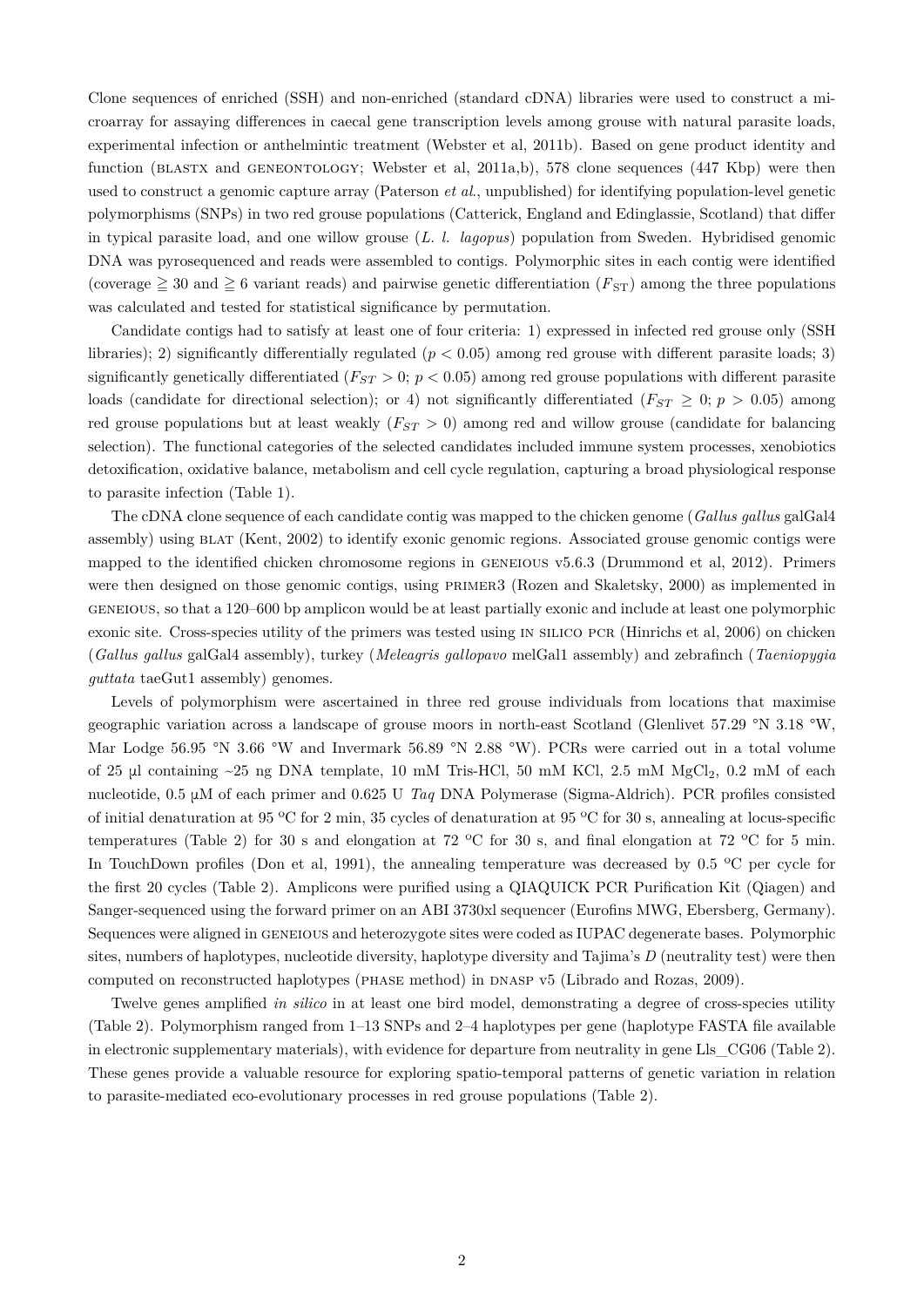| KJ886558<br>KJ886555<br>KJ886559<br>Contig<br>Red vs.<br>grouse<br>willow<br>$***$<br>$***$<br>$***$<br>$***$<br>$***$<br>$^{+}$<br>$\hspace{0.1mm} +$<br>$\hspace{0.1mm} +$<br>$\hspace{0.1mm} +$<br>$\hspace{0.1mm} +$<br>$^{+}$<br>$^{+}$<br>$^{+}$<br>$^{+}$<br>$\ast$<br>$\ast$<br>parasite<br>vs. low<br>High<br>load<br>$***$<br>$***$<br>$***$<br>***<br>$***$<br>$\stackrel{*}{\ast}$<br>$\stackrel{*}{\ast}$<br>$*$<br>$_{\rm *}^*$<br>$\ast$<br>⋇<br>$\ast$<br>$\ast$<br>$\star$<br>Clone accession<br>GW703288.1<br>GW699780.1<br>GW702903.1<br>GW700181.1<br>GW702813.1<br>GW699867.1<br>GW704568.1<br>GW703550.1<br>GW704001.1<br>GW704603.1<br>GW699322.1<br>GW703155.1<br>GW705575.1<br>GW706050.1<br>GW699066.1<br>GW705630.1<br>GW703861.1<br>change<br>Fold<br>n.s.<br>n.s.<br>n.s.<br>n.s.<br>n.s.<br>n.s.<br>n.s.<br>n.s.<br>$\overline{n}$ . S.<br>n.s.<br>n.s.<br>$\rightarrow$<br>$\leftarrow$<br>$\rightarrow$<br>$\leftarrow$<br>$\leftarrow$<br>Library<br>cDNA<br>cDNA<br><b>CDNA</b><br>cDNA<br>cDNA<br>cDNA<br><b>CDNA</b><br><b>CDNA</b><br>cDNA<br><b>SSH</b><br><b>ESSE</b><br><b>ESSE</b><br><b>ESSE</b><br><b>HSS</b><br><b>HSS</b><br><b>ESSE</b><br><b>HSS</b><br>GO:0006959 humoral immune response;<br>GO:0006355 regulation of transcription,<br>GO:0006465 signal peptide processing<br>GO:0031966 mitochondrial membrane<br>GO:0045087 innate immune response;<br>GO:0031640 killing of cells of another<br>GO:0017144 drug metabolic process;<br>GO:0017144 drug metabolic process;<br>GO:0006958 complement activation,<br>GO:0016709 oxidoreductase activity<br>processing body; GO:0010494 stress<br>GO:0006749 glutathione metabolic<br>GO:0045892 negative regulation of<br>GO:0045941 positive regulation of<br>GO:0070069 cytochrome complex<br>GO:0070069 cytochrome complex<br>GO:0016266 O-glycan processing<br>GO:0007165 signal transduction;<br>process; GO:0005777 peroxisome<br>GO:0000932 cytoplasmic mRNA<br>GO:0071436 sodium ion export<br>GO:0009636 response to toxin;<br>transcription, DNA-dependent<br>GO:0005515 protein binding<br>GO:0005515 protein binding<br>GO:0005515 protein binding<br>Key GENEONTOLOGY terms<br>classical pathway<br>$DNA-dependent$<br>transcription<br>organism<br>granule<br>Signal peptidase complex subunit 2<br>T-cell receptor beta chain T17T-22<br>WD repeat-containing protein mio<br>Glutathione S-transferase kappa 1<br>Small ubiquitin-related modifier 3<br>Uncharacterized protein C19orf12<br>$\text{UDP-glucurono}syl transferase\ 1-1$<br>$\text{UDP-glucuron} \text{osyltransferase}\text{ }1\text{-}1$<br>Sodium/potassium-transporting<br>Alpha-N-acetylgalactosaminide<br>domain-containing protein 5<br>alpha-2,6-sialyltransferase 1<br>V-set and transmembrane<br>ATPase subunit alpha-1<br>Cytochrome P450 2K4<br><b>BLASTX</b> descriptor<br>Melanotransferrin<br>Gallinacin-9<br>Cyclin-L1<br>$Caprin-1$<br>homolog<br>Cochlin<br>$\mathrm{sumo}3$<br>$vsim5$<br>Name<br>cp2k4<br>cap1<br>at1a1<br>${\rm spcs2}$<br>cs012<br>$g$ stk $1$<br>$\rm{si}a7a$<br>$_{\rm {ccnll}}$<br>ud11<br>ud11<br>$_{\rm trfm}$<br>$\operatorname{coch}$<br>mio<br>g119<br>tcb<br>Chr.<br>$\overline{18}$<br>$\overline{\mathbf{21}}$<br>$\Xi$<br>ìО,<br>$\circ$<br>$\circ$<br>$\overline{z}$<br>S<br>S<br>$\overline{\phantom{a}}$<br>S<br>$\overline{z}$<br>$\overline{\phantom{a}}$<br>$\overline{\phantom{0}}$<br>$\mathbf{\Omega}$<br>$\overline{\phantom{0}}$<br>$\overline{\phantom{0}}$<br>$Lls\_CG17$<br>$Lls_C$ CG06<br>Lls CG10<br>Lls_CG15<br>$Lls_C$ CG16<br>Lls_CG02<br>$Lls$ CG04<br>$Lls$ CG07<br>Lls_CG08<br>Lls_CG09<br>$Lls\_CG13$<br>$Lls$ CG14<br>Lls_CG03<br>$Lls$ $_CG05$<br>${\rm Lls\_CG11}$<br>Lls_CG12<br>Lls_CG01<br>$\mathbf{r}$ |  | Gene product information                                            | Transcriptomics |  | Genetic differentiation $(F_{ST})$ |           |
|------------------------------------------------------------------------------------------------------------------------------------------------------------------------------------------------------------------------------------------------------------------------------------------------------------------------------------------------------------------------------------------------------------------------------------------------------------------------------------------------------------------------------------------------------------------------------------------------------------------------------------------------------------------------------------------------------------------------------------------------------------------------------------------------------------------------------------------------------------------------------------------------------------------------------------------------------------------------------------------------------------------------------------------------------------------------------------------------------------------------------------------------------------------------------------------------------------------------------------------------------------------------------------------------------------------------------------------------------------------------------------------------------------------------------------------------------------------------------------------------------------------------------------------------------------------------------------------------------------------------------------------------------------------------------------------------------------------------------------------------------------------------------------------------------------------------------------------------------------------------------------------------------------------------------------------------------------------------------------------------------------------------------------------------------------------------------------------------------------------------------------------------------------------------------------------------------------------------------------------------------------------------------------------------------------------------------------------------------------------------------------------------------------------------------------------------------------------------------------------------------------------------------------------------------------------------------------------------------------------------------------------------------------------------------------------------------------------------------------------------------------------------------------------------------------------------------------------------------------------------------------------------------------------------------------------------------------------------------------------------------------------------------------------------------------------------------------------------------------------------------------------------------------------------------------------------------------------------------------------------------------------------------------------------------------------------------------------------------------------------------------------------------------------------------------------------------------------------------------------------------------------------------------------------------------------------------------------------------------------------------------------------------------------------------------------------------------------------------------------------------------------------|--|---------------------------------------------------------------------|-----------------|--|------------------------------------|-----------|
|                                                                                                                                                                                                                                                                                                                                                                                                                                                                                                                                                                                                                                                                                                                                                                                                                                                                                                                                                                                                                                                                                                                                                                                                                                                                                                                                                                                                                                                                                                                                                                                                                                                                                                                                                                                                                                                                                                                                                                                                                                                                                                                                                                                                                                                                                                                                                                                                                                                                                                                                                                                                                                                                                                                                                                                                                                                                                                                                                                                                                                                                                                                                                                                                                                                                                                                                                                                                                                                                                                                                                                                                                                                                                                                                                                        |  |                                                                     |                 |  |                                    |           |
|                                                                                                                                                                                                                                                                                                                                                                                                                                                                                                                                                                                                                                                                                                                                                                                                                                                                                                                                                                                                                                                                                                                                                                                                                                                                                                                                                                                                                                                                                                                                                                                                                                                                                                                                                                                                                                                                                                                                                                                                                                                                                                                                                                                                                                                                                                                                                                                                                                                                                                                                                                                                                                                                                                                                                                                                                                                                                                                                                                                                                                                                                                                                                                                                                                                                                                                                                                                                                                                                                                                                                                                                                                                                                                                                                                        |  |                                                                     |                 |  |                                    | accession |
|                                                                                                                                                                                                                                                                                                                                                                                                                                                                                                                                                                                                                                                                                                                                                                                                                                                                                                                                                                                                                                                                                                                                                                                                                                                                                                                                                                                                                                                                                                                                                                                                                                                                                                                                                                                                                                                                                                                                                                                                                                                                                                                                                                                                                                                                                                                                                                                                                                                                                                                                                                                                                                                                                                                                                                                                                                                                                                                                                                                                                                                                                                                                                                                                                                                                                                                                                                                                                                                                                                                                                                                                                                                                                                                                                                        |  |                                                                     |                 |  |                                    |           |
|                                                                                                                                                                                                                                                                                                                                                                                                                                                                                                                                                                                                                                                                                                                                                                                                                                                                                                                                                                                                                                                                                                                                                                                                                                                                                                                                                                                                                                                                                                                                                                                                                                                                                                                                                                                                                                                                                                                                                                                                                                                                                                                                                                                                                                                                                                                                                                                                                                                                                                                                                                                                                                                                                                                                                                                                                                                                                                                                                                                                                                                                                                                                                                                                                                                                                                                                                                                                                                                                                                                                                                                                                                                                                                                                                                        |  |                                                                     |                 |  |                                    | KJ886553  |
|                                                                                                                                                                                                                                                                                                                                                                                                                                                                                                                                                                                                                                                                                                                                                                                                                                                                                                                                                                                                                                                                                                                                                                                                                                                                                                                                                                                                                                                                                                                                                                                                                                                                                                                                                                                                                                                                                                                                                                                                                                                                                                                                                                                                                                                                                                                                                                                                                                                                                                                                                                                                                                                                                                                                                                                                                                                                                                                                                                                                                                                                                                                                                                                                                                                                                                                                                                                                                                                                                                                                                                                                                                                                                                                                                                        |  |                                                                     |                 |  |                                    |           |
|                                                                                                                                                                                                                                                                                                                                                                                                                                                                                                                                                                                                                                                                                                                                                                                                                                                                                                                                                                                                                                                                                                                                                                                                                                                                                                                                                                                                                                                                                                                                                                                                                                                                                                                                                                                                                                                                                                                                                                                                                                                                                                                                                                                                                                                                                                                                                                                                                                                                                                                                                                                                                                                                                                                                                                                                                                                                                                                                                                                                                                                                                                                                                                                                                                                                                                                                                                                                                                                                                                                                                                                                                                                                                                                                                                        |  |                                                                     |                 |  |                                    |           |
|                                                                                                                                                                                                                                                                                                                                                                                                                                                                                                                                                                                                                                                                                                                                                                                                                                                                                                                                                                                                                                                                                                                                                                                                                                                                                                                                                                                                                                                                                                                                                                                                                                                                                                                                                                                                                                                                                                                                                                                                                                                                                                                                                                                                                                                                                                                                                                                                                                                                                                                                                                                                                                                                                                                                                                                                                                                                                                                                                                                                                                                                                                                                                                                                                                                                                                                                                                                                                                                                                                                                                                                                                                                                                                                                                                        |  |                                                                     |                 |  |                                    | KJ886554  |
|                                                                                                                                                                                                                                                                                                                                                                                                                                                                                                                                                                                                                                                                                                                                                                                                                                                                                                                                                                                                                                                                                                                                                                                                                                                                                                                                                                                                                                                                                                                                                                                                                                                                                                                                                                                                                                                                                                                                                                                                                                                                                                                                                                                                                                                                                                                                                                                                                                                                                                                                                                                                                                                                                                                                                                                                                                                                                                                                                                                                                                                                                                                                                                                                                                                                                                                                                                                                                                                                                                                                                                                                                                                                                                                                                                        |  |                                                                     |                 |  |                                    |           |
|                                                                                                                                                                                                                                                                                                                                                                                                                                                                                                                                                                                                                                                                                                                                                                                                                                                                                                                                                                                                                                                                                                                                                                                                                                                                                                                                                                                                                                                                                                                                                                                                                                                                                                                                                                                                                                                                                                                                                                                                                                                                                                                                                                                                                                                                                                                                                                                                                                                                                                                                                                                                                                                                                                                                                                                                                                                                                                                                                                                                                                                                                                                                                                                                                                                                                                                                                                                                                                                                                                                                                                                                                                                                                                                                                                        |  |                                                                     |                 |  |                                    |           |
|                                                                                                                                                                                                                                                                                                                                                                                                                                                                                                                                                                                                                                                                                                                                                                                                                                                                                                                                                                                                                                                                                                                                                                                                                                                                                                                                                                                                                                                                                                                                                                                                                                                                                                                                                                                                                                                                                                                                                                                                                                                                                                                                                                                                                                                                                                                                                                                                                                                                                                                                                                                                                                                                                                                                                                                                                                                                                                                                                                                                                                                                                                                                                                                                                                                                                                                                                                                                                                                                                                                                                                                                                                                                                                                                                                        |  |                                                                     |                 |  |                                    | KJ886556  |
|                                                                                                                                                                                                                                                                                                                                                                                                                                                                                                                                                                                                                                                                                                                                                                                                                                                                                                                                                                                                                                                                                                                                                                                                                                                                                                                                                                                                                                                                                                                                                                                                                                                                                                                                                                                                                                                                                                                                                                                                                                                                                                                                                                                                                                                                                                                                                                                                                                                                                                                                                                                                                                                                                                                                                                                                                                                                                                                                                                                                                                                                                                                                                                                                                                                                                                                                                                                                                                                                                                                                                                                                                                                                                                                                                                        |  |                                                                     |                 |  |                                    |           |
|                                                                                                                                                                                                                                                                                                                                                                                                                                                                                                                                                                                                                                                                                                                                                                                                                                                                                                                                                                                                                                                                                                                                                                                                                                                                                                                                                                                                                                                                                                                                                                                                                                                                                                                                                                                                                                                                                                                                                                                                                                                                                                                                                                                                                                                                                                                                                                                                                                                                                                                                                                                                                                                                                                                                                                                                                                                                                                                                                                                                                                                                                                                                                                                                                                                                                                                                                                                                                                                                                                                                                                                                                                                                                                                                                                        |  |                                                                     |                 |  |                                    | KJ886557  |
|                                                                                                                                                                                                                                                                                                                                                                                                                                                                                                                                                                                                                                                                                                                                                                                                                                                                                                                                                                                                                                                                                                                                                                                                                                                                                                                                                                                                                                                                                                                                                                                                                                                                                                                                                                                                                                                                                                                                                                                                                                                                                                                                                                                                                                                                                                                                                                                                                                                                                                                                                                                                                                                                                                                                                                                                                                                                                                                                                                                                                                                                                                                                                                                                                                                                                                                                                                                                                                                                                                                                                                                                                                                                                                                                                                        |  |                                                                     |                 |  |                                    |           |
|                                                                                                                                                                                                                                                                                                                                                                                                                                                                                                                                                                                                                                                                                                                                                                                                                                                                                                                                                                                                                                                                                                                                                                                                                                                                                                                                                                                                                                                                                                                                                                                                                                                                                                                                                                                                                                                                                                                                                                                                                                                                                                                                                                                                                                                                                                                                                                                                                                                                                                                                                                                                                                                                                                                                                                                                                                                                                                                                                                                                                                                                                                                                                                                                                                                                                                                                                                                                                                                                                                                                                                                                                                                                                                                                                                        |  |                                                                     |                 |  |                                    |           |
|                                                                                                                                                                                                                                                                                                                                                                                                                                                                                                                                                                                                                                                                                                                                                                                                                                                                                                                                                                                                                                                                                                                                                                                                                                                                                                                                                                                                                                                                                                                                                                                                                                                                                                                                                                                                                                                                                                                                                                                                                                                                                                                                                                                                                                                                                                                                                                                                                                                                                                                                                                                                                                                                                                                                                                                                                                                                                                                                                                                                                                                                                                                                                                                                                                                                                                                                                                                                                                                                                                                                                                                                                                                                                                                                                                        |  |                                                                     |                 |  |                                    |           |
|                                                                                                                                                                                                                                                                                                                                                                                                                                                                                                                                                                                                                                                                                                                                                                                                                                                                                                                                                                                                                                                                                                                                                                                                                                                                                                                                                                                                                                                                                                                                                                                                                                                                                                                                                                                                                                                                                                                                                                                                                                                                                                                                                                                                                                                                                                                                                                                                                                                                                                                                                                                                                                                                                                                                                                                                                                                                                                                                                                                                                                                                                                                                                                                                                                                                                                                                                                                                                                                                                                                                                                                                                                                                                                                                                                        |  |                                                                     |                 |  |                                    |           |
|                                                                                                                                                                                                                                                                                                                                                                                                                                                                                                                                                                                                                                                                                                                                                                                                                                                                                                                                                                                                                                                                                                                                                                                                                                                                                                                                                                                                                                                                                                                                                                                                                                                                                                                                                                                                                                                                                                                                                                                                                                                                                                                                                                                                                                                                                                                                                                                                                                                                                                                                                                                                                                                                                                                                                                                                                                                                                                                                                                                                                                                                                                                                                                                                                                                                                                                                                                                                                                                                                                                                                                                                                                                                                                                                                                        |  |                                                                     |                 |  |                                    |           |
|                                                                                                                                                                                                                                                                                                                                                                                                                                                                                                                                                                                                                                                                                                                                                                                                                                                                                                                                                                                                                                                                                                                                                                                                                                                                                                                                                                                                                                                                                                                                                                                                                                                                                                                                                                                                                                                                                                                                                                                                                                                                                                                                                                                                                                                                                                                                                                                                                                                                                                                                                                                                                                                                                                                                                                                                                                                                                                                                                                                                                                                                                                                                                                                                                                                                                                                                                                                                                                                                                                                                                                                                                                                                                                                                                                        |  |                                                                     |                 |  |                                    | KJ886560  |
|                                                                                                                                                                                                                                                                                                                                                                                                                                                                                                                                                                                                                                                                                                                                                                                                                                                                                                                                                                                                                                                                                                                                                                                                                                                                                                                                                                                                                                                                                                                                                                                                                                                                                                                                                                                                                                                                                                                                                                                                                                                                                                                                                                                                                                                                                                                                                                                                                                                                                                                                                                                                                                                                                                                                                                                                                                                                                                                                                                                                                                                                                                                                                                                                                                                                                                                                                                                                                                                                                                                                                                                                                                                                                                                                                                        |  |                                                                     |                 |  |                                    |           |
|                                                                                                                                                                                                                                                                                                                                                                                                                                                                                                                                                                                                                                                                                                                                                                                                                                                                                                                                                                                                                                                                                                                                                                                                                                                                                                                                                                                                                                                                                                                                                                                                                                                                                                                                                                                                                                                                                                                                                                                                                                                                                                                                                                                                                                                                                                                                                                                                                                                                                                                                                                                                                                                                                                                                                                                                                                                                                                                                                                                                                                                                                                                                                                                                                                                                                                                                                                                                                                                                                                                                                                                                                                                                                                                                                                        |  |                                                                     |                 |  |                                    | KJ886561  |
|                                                                                                                                                                                                                                                                                                                                                                                                                                                                                                                                                                                                                                                                                                                                                                                                                                                                                                                                                                                                                                                                                                                                                                                                                                                                                                                                                                                                                                                                                                                                                                                                                                                                                                                                                                                                                                                                                                                                                                                                                                                                                                                                                                                                                                                                                                                                                                                                                                                                                                                                                                                                                                                                                                                                                                                                                                                                                                                                                                                                                                                                                                                                                                                                                                                                                                                                                                                                                                                                                                                                                                                                                                                                                                                                                                        |  |                                                                     |                 |  |                                    |           |
|                                                                                                                                                                                                                                                                                                                                                                                                                                                                                                                                                                                                                                                                                                                                                                                                                                                                                                                                                                                                                                                                                                                                                                                                                                                                                                                                                                                                                                                                                                                                                                                                                                                                                                                                                                                                                                                                                                                                                                                                                                                                                                                                                                                                                                                                                                                                                                                                                                                                                                                                                                                                                                                                                                                                                                                                                                                                                                                                                                                                                                                                                                                                                                                                                                                                                                                                                                                                                                                                                                                                                                                                                                                                                                                                                                        |  |                                                                     |                 |  |                                    | KJ886562  |
|                                                                                                                                                                                                                                                                                                                                                                                                                                                                                                                                                                                                                                                                                                                                                                                                                                                                                                                                                                                                                                                                                                                                                                                                                                                                                                                                                                                                                                                                                                                                                                                                                                                                                                                                                                                                                                                                                                                                                                                                                                                                                                                                                                                                                                                                                                                                                                                                                                                                                                                                                                                                                                                                                                                                                                                                                                                                                                                                                                                                                                                                                                                                                                                                                                                                                                                                                                                                                                                                                                                                                                                                                                                                                                                                                                        |  |                                                                     |                 |  |                                    | KJ886563  |
|                                                                                                                                                                                                                                                                                                                                                                                                                                                                                                                                                                                                                                                                                                                                                                                                                                                                                                                                                                                                                                                                                                                                                                                                                                                                                                                                                                                                                                                                                                                                                                                                                                                                                                                                                                                                                                                                                                                                                                                                                                                                                                                                                                                                                                                                                                                                                                                                                                                                                                                                                                                                                                                                                                                                                                                                                                                                                                                                                                                                                                                                                                                                                                                                                                                                                                                                                                                                                                                                                                                                                                                                                                                                                                                                                                        |  |                                                                     |                 |  |                                    | KJ886564  |
|                                                                                                                                                                                                                                                                                                                                                                                                                                                                                                                                                                                                                                                                                                                                                                                                                                                                                                                                                                                                                                                                                                                                                                                                                                                                                                                                                                                                                                                                                                                                                                                                                                                                                                                                                                                                                                                                                                                                                                                                                                                                                                                                                                                                                                                                                                                                                                                                                                                                                                                                                                                                                                                                                                                                                                                                                                                                                                                                                                                                                                                                                                                                                                                                                                                                                                                                                                                                                                                                                                                                                                                                                                                                                                                                                                        |  |                                                                     |                 |  |                                    |           |
|                                                                                                                                                                                                                                                                                                                                                                                                                                                                                                                                                                                                                                                                                                                                                                                                                                                                                                                                                                                                                                                                                                                                                                                                                                                                                                                                                                                                                                                                                                                                                                                                                                                                                                                                                                                                                                                                                                                                                                                                                                                                                                                                                                                                                                                                                                                                                                                                                                                                                                                                                                                                                                                                                                                                                                                                                                                                                                                                                                                                                                                                                                                                                                                                                                                                                                                                                                                                                                                                                                                                                                                                                                                                                                                                                                        |  |                                                                     |                 |  |                                    | KJ886565  |
|                                                                                                                                                                                                                                                                                                                                                                                                                                                                                                                                                                                                                                                                                                                                                                                                                                                                                                                                                                                                                                                                                                                                                                                                                                                                                                                                                                                                                                                                                                                                                                                                                                                                                                                                                                                                                                                                                                                                                                                                                                                                                                                                                                                                                                                                                                                                                                                                                                                                                                                                                                                                                                                                                                                                                                                                                                                                                                                                                                                                                                                                                                                                                                                                                                                                                                                                                                                                                                                                                                                                                                                                                                                                                                                                                                        |  |                                                                     |                 |  |                                    |           |
|                                                                                                                                                                                                                                                                                                                                                                                                                                                                                                                                                                                                                                                                                                                                                                                                                                                                                                                                                                                                                                                                                                                                                                                                                                                                                                                                                                                                                                                                                                                                                                                                                                                                                                                                                                                                                                                                                                                                                                                                                                                                                                                                                                                                                                                                                                                                                                                                                                                                                                                                                                                                                                                                                                                                                                                                                                                                                                                                                                                                                                                                                                                                                                                                                                                                                                                                                                                                                                                                                                                                                                                                                                                                                                                                                                        |  |                                                                     |                 |  |                                    | KJ886566  |
|                                                                                                                                                                                                                                                                                                                                                                                                                                                                                                                                                                                                                                                                                                                                                                                                                                                                                                                                                                                                                                                                                                                                                                                                                                                                                                                                                                                                                                                                                                                                                                                                                                                                                                                                                                                                                                                                                                                                                                                                                                                                                                                                                                                                                                                                                                                                                                                                                                                                                                                                                                                                                                                                                                                                                                                                                                                                                                                                                                                                                                                                                                                                                                                                                                                                                                                                                                                                                                                                                                                                                                                                                                                                                                                                                                        |  |                                                                     |                 |  |                                    |           |
|                                                                                                                                                                                                                                                                                                                                                                                                                                                                                                                                                                                                                                                                                                                                                                                                                                                                                                                                                                                                                                                                                                                                                                                                                                                                                                                                                                                                                                                                                                                                                                                                                                                                                                                                                                                                                                                                                                                                                                                                                                                                                                                                                                                                                                                                                                                                                                                                                                                                                                                                                                                                                                                                                                                                                                                                                                                                                                                                                                                                                                                                                                                                                                                                                                                                                                                                                                                                                                                                                                                                                                                                                                                                                                                                                                        |  |                                                                     |                 |  |                                    | KJ886567  |
|                                                                                                                                                                                                                                                                                                                                                                                                                                                                                                                                                                                                                                                                                                                                                                                                                                                                                                                                                                                                                                                                                                                                                                                                                                                                                                                                                                                                                                                                                                                                                                                                                                                                                                                                                                                                                                                                                                                                                                                                                                                                                                                                                                                                                                                                                                                                                                                                                                                                                                                                                                                                                                                                                                                                                                                                                                                                                                                                                                                                                                                                                                                                                                                                                                                                                                                                                                                                                                                                                                                                                                                                                                                                                                                                                                        |  |                                                                     |                 |  |                                    |           |
|                                                                                                                                                                                                                                                                                                                                                                                                                                                                                                                                                                                                                                                                                                                                                                                                                                                                                                                                                                                                                                                                                                                                                                                                                                                                                                                                                                                                                                                                                                                                                                                                                                                                                                                                                                                                                                                                                                                                                                                                                                                                                                                                                                                                                                                                                                                                                                                                                                                                                                                                                                                                                                                                                                                                                                                                                                                                                                                                                                                                                                                                                                                                                                                                                                                                                                                                                                                                                                                                                                                                                                                                                                                                                                                                                                        |  |                                                                     |                 |  |                                    | KJ886568  |
|                                                                                                                                                                                                                                                                                                                                                                                                                                                                                                                                                                                                                                                                                                                                                                                                                                                                                                                                                                                                                                                                                                                                                                                                                                                                                                                                                                                                                                                                                                                                                                                                                                                                                                                                                                                                                                                                                                                                                                                                                                                                                                                                                                                                                                                                                                                                                                                                                                                                                                                                                                                                                                                                                                                                                                                                                                                                                                                                                                                                                                                                                                                                                                                                                                                                                                                                                                                                                                                                                                                                                                                                                                                                                                                                                                        |  |                                                                     |                 |  |                                    |           |
|                                                                                                                                                                                                                                                                                                                                                                                                                                                                                                                                                                                                                                                                                                                                                                                                                                                                                                                                                                                                                                                                                                                                                                                                                                                                                                                                                                                                                                                                                                                                                                                                                                                                                                                                                                                                                                                                                                                                                                                                                                                                                                                                                                                                                                                                                                                                                                                                                                                                                                                                                                                                                                                                                                                                                                                                                                                                                                                                                                                                                                                                                                                                                                                                                                                                                                                                                                                                                                                                                                                                                                                                                                                                                                                                                                        |  |                                                                     |                 |  |                                    | KJ886569  |
|                                                                                                                                                                                                                                                                                                                                                                                                                                                                                                                                                                                                                                                                                                                                                                                                                                                                                                                                                                                                                                                                                                                                                                                                                                                                                                                                                                                                                                                                                                                                                                                                                                                                                                                                                                                                                                                                                                                                                                                                                                                                                                                                                                                                                                                                                                                                                                                                                                                                                                                                                                                                                                                                                                                                                                                                                                                                                                                                                                                                                                                                                                                                                                                                                                                                                                                                                                                                                                                                                                                                                                                                                                                                                                                                                                        |  | $F_{ST} = P_{ST} = 0.001, p > 0.05$ ; +: $F_{ST} > 0.001, p > 0.05$ |                 |  |                                    |           |

 $p \leq 0.05$ , \*\*\* *:*  $p \leq 0.01$ ; \*\*\* *:*  $p \leq 0.001$ \* : *p* 5 0*.*05; \*\* : *p* 5 0*.*01; \*\*\* : *p* 5 0*.*001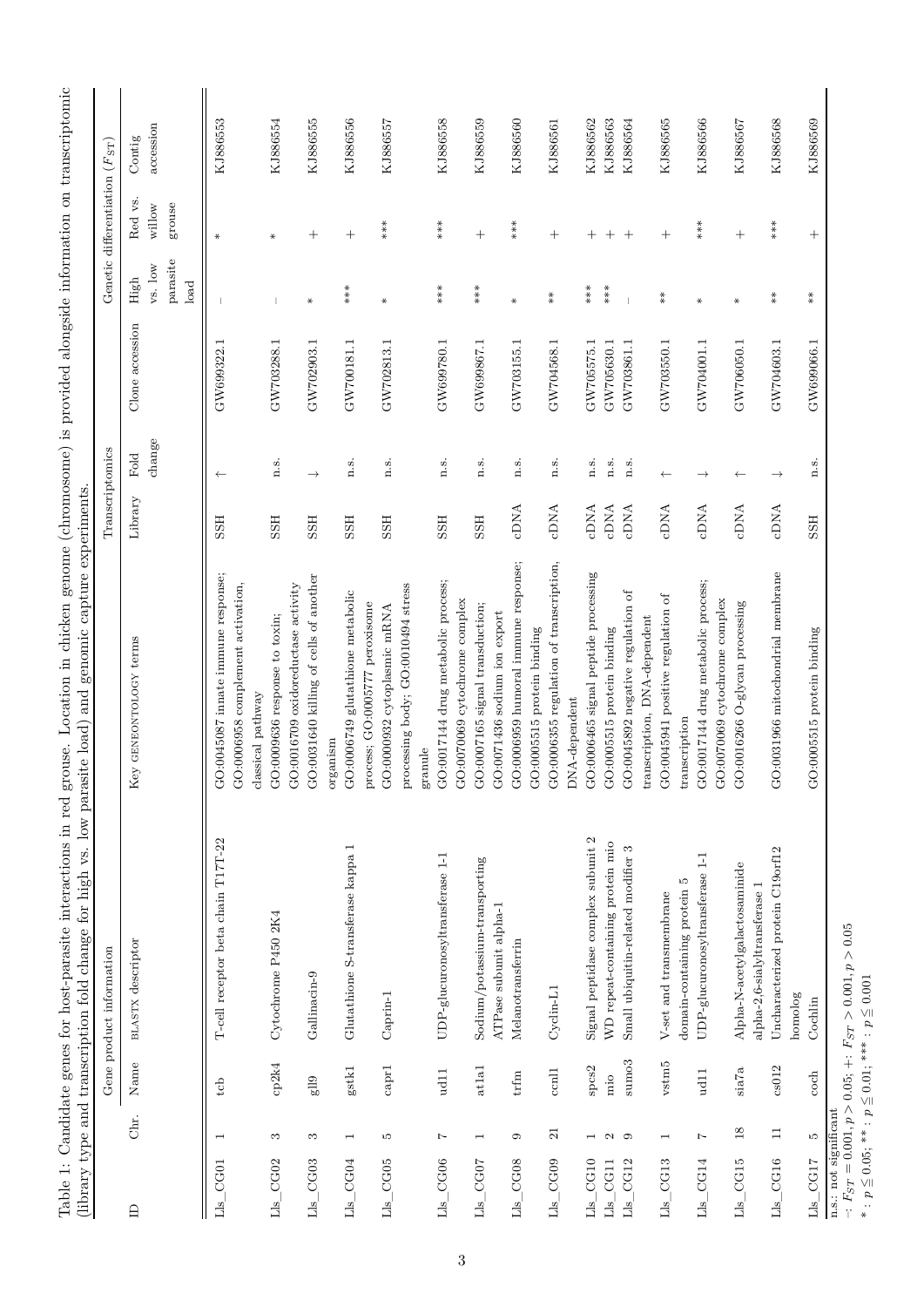| $\text{CouchDown}$ and<br>$\cdots$ remperature T. (TD=Tomer .           | $\mathbf{T}_4$ , Tajima's D) and<br>уH                                                  |                                                                  |
|-------------------------------------------------------------------------|-----------------------------------------------------------------------------------------|------------------------------------------------------------------|
|                                                                         | tions Ti, transversions Tv, nucleotide diversity $\pi$ , haplotypes H, haplotype divers |                                                                  |
| date genes. GC content, melting temperature $T_{\rm m}$ , annealing ter |                                                                                         |                                                                  |
|                                                                         |                                                                                         | mond of the                                                      |
|                                                                         |                                                                                         | $M = \text{mul}$                                                 |
| Table 2: Characterisation of primer pairs for identified candi          | amplicon size are presented alongside diversity statistics (tran                        | coss-species utility based on in silico $PCR$ (S=single amplicon |
|                                                                         |                                                                                         |                                                                  |
|                                                                         |                                                                                         |                                                                  |

| Zebrafinch<br>S<br>S<br>w<br>Turkey<br>Σ<br>≍<br>z<br>S<br>S<br>w<br>w<br>w<br>w<br>Chicken<br>w<br>S<br>S<br>S<br>$\overline{D}$<br>Tajima's<br>$2.262**$<br>$-1.390$<br>$-0.676$<br>$-0.013$<br>$-0.933$<br>$-1.295$<br>$-1.132$<br>$-1.132$<br>$-1.132$<br>$-1.132$<br>$-1.132$<br>1.032<br>0.708<br>1.445<br>1.445<br>1.386<br>1.445<br>0.800<br>0.600<br>0.600<br>0.333<br>0.800<br>0.600<br>0.600<br>0.867<br>0.600<br>0.733<br>0.333<br>0.867<br>0.333<br>0.333<br>0.600<br>0.333<br>0.333<br>$\mathbb{H}_{\rm d}$<br>Ξ<br>$\infty$<br>$\infty$<br>$\mathbf{\sim}$<br>$\infty$<br>$\mathbf{c}$<br>3<br>$\mathbf{c}$<br>4<br>$\mathfrak{a}$<br>4<br>$\mathbf{c}$<br>4<br>$\mathbf{\Omega}$<br>$\mathbf{c}$<br>$\mathbf{c}$<br>2<br>$\mathbf{\Omega}$<br>0.009<br>0.004<br>0.006<br>0.026<br>0.005<br>0.012<br>0.008<br>0.005<br>0.008<br>0.005<br>0.005<br>0.002<br>0.003<br>0.002<br>0.014<br>0.002<br>0.011<br>$\mathsf{E}$<br>È<br>$\circ$<br>G<br>$\circ$<br>$\circ$<br>$\circ$<br>S<br>S<br>$\overline{\phantom{0}}$<br>$\overline{\phantom{0}}$<br>$\widetilde{\mathbb{H}}$<br>$\frac{a_1}{b_1}$ 5'-trimmed after single-end Sanger sequencing<br>b: unresolvable multiple peaks in electropherogram after particular sequence length, probably due to multiple INDEL mutations<br>$\mathbf{\Omega}$<br>$\mathbf{c}$<br>4<br>$\mathbf{c}$<br>S<br>$\circ$<br>G<br>$\circ$<br>S<br>Ņ<br>4<br>$\overline{\phantom{0}}$<br>$\overline{\phantom{0}}$<br>Resolved <sup>a</sup><br>$_{289}\mathrm{^b}$<br>118<br>413<br>299<br>142<br>214<br>240<br>113<br>168<br>289<br>$265\,$<br>163<br>183<br>$130\,$<br>337<br>154<br>$^{57}$<br>Expected<br>158<br>206<br>378<br>148<br>515<br>312<br>454<br>336<br>250<br>226<br>211<br>334<br>182<br>184<br>124<br>281<br>191<br>$_{\rm 65-55} \rm \scriptstyle TD$<br>$65\text{--}55^\text{T}\text{D}$<br>$_{\rm 65-55} \rm \scriptstyle TD$<br>$65\text{--}55^\text{T\text{D}}$<br>$65\text{--}55^\text{T}\text{D}$<br>$65\text{--}55^\text{T\textrm{D}}$<br>$65\text{--}55^\text{TD}$<br>$65\text{--}55^\text{TD}$<br>$65\text{--}55^\text{T\textrm{D}}$<br>$65\text{--}55^\text{TD}$<br>$65\text{--}55^\text{T\!}$<br>$\rm T_a$ (°C)<br>$^{60}$<br>$_{68}$<br>68<br>66<br>63<br>61<br>$T_{\rm m}$ (°C)<br>53.3<br>55.8<br>52.5<br>$60.5\,$<br>53.6<br>$64.5\,$<br>56.9<br>$61.9\,$<br>58.5<br>58.8<br>56.3<br>53.5<br>$61.5\,$<br>$63.5\,$<br>$60.6\,$<br>56.2<br>64.2<br>56.6<br>$60.2\,$<br>55.1<br>57.2<br>54.4<br>63.8<br>59.3<br>55.5<br>$61.3\,$<br>56.5<br>59.4<br>57.2<br>$60.1\,$<br>58.1<br>62.1<br>$62\,$<br>72<br>GC $(\%)$<br>$50\,$<br>$50\,$<br>$50\,$<br>40<br>52<br>55<br>$\ddot{4}$<br>$\frac{2}{3}$<br>56<br>45<br>$50$<br>$\mbox{6}$<br>$47\,$<br>45<br>$50\,$<br>$47\,$<br>55<br>$56\,$<br>$50\,$<br>39<br>$46\,$<br>75<br>52<br>34<br>$\mbox{S}$<br>57<br>$65\,$<br>$38\,$<br>57<br>$41$<br>$45$<br>$\rm G$<br>$\overline{4}$<br>$61\,$<br>CCAGTATCACCATGGATGAATTATGT<br>AGTCTAGGAAACTTTTCAGTGTGCT<br>ACTCTGGTTCTCTGTAGTATCAGCCT<br>TTTGAGAAAATGAACATACCTTAGGC<br>CTGGAGATGGAAGATGAAGACACT<br>TGGGCTTTTGTTCTTTAGGTGT<br>TGTTGGGCATCAATGTTGGA<br>ACACCCAGCTCCACAAAGAGCAC<br>ACAGATCAGATTGTTCATACTGG<br>AGGGATATACAGCCTCCCAACCC<br>AGGAGAGTTGTCACTTCTAACA<br>ACCGACTGTGCCATCTTTCA<br>AGGTACAAGAATTCCTCCTCAG<br>TGGCCGAGCATCTTTCCATCCC<br>AGTGCACAGCAGGAAGTGGC<br>CCACACACACCOCACCO<br>ACGTGTGCCAAAGTAAGCAAG<br>TGTGAACCTCCTTGGCCTTC<br>CCTCAGCTCCAAGCCCAAAAC<br>CAGAGCTCTAAGCAGCAGGGT<br>GCTTTCTCGCACTGCTTCCT<br>TGCCATGAGCAGCTCCATTTT<br>AGGAGTGGAACGCCTGGTC<br>GCAGGCCGTGCTTGACAC<br>AGCAAAGAGCAGTGCCAACA<br><b>TTCTGTGCTTGCTGTCATGT</b><br>TCTGAGACCTCACTGACCAC<br>TGCAAAGGTTGCTAGATCC<br>GACCTCCTGAACTCTGCTTC<br>CAGCCAAGCGTATGGCTCGT<br>AGATACCACGCCAAGCAAA<br>CAAACCCCAACAAATGCAG<br>ATACACCCTGAAGCTGACCT<br>ACAGTAAGCCACAGGAAC<br>$3^{\circ}$<br>$\uparrow$<br>Primer sequence (5'<br>$Lls_CG16_R$<br>$Lls_CGI7_R$<br>$CGO1$ <sub>R</sub><br>$CGO2$ <sub>R</sub><br>$\approx$<br>$CGO5$ <sub>R</sub><br>Lls_CG06_R<br>$\rm Lls\_CGO7\_F$<br>$CG07$ <sub>R</sub><br>${\rm Lls\_CG08\_F}$<br>$Lls$ $_CG08$ $R$<br>Lls_CG09_F<br>$CGO9$ R<br>$CG10$ <sub>R</sub><br>$\approx$<br>≃.<br>≃.<br>$CG14$ <sub>R</sub><br>$CG15$ F<br>$CG15$ <sub>R</sub><br>${\rm Lls\_CG16\_F}$<br>$\rm Lls\_CG17\_F$<br>$CGO2$ F<br>$CG03$ <sub>F</sub><br>$CGO3$ <sub>R</sub><br>$Lls$ $CGG4$ $F$<br>乓<br>$\rm Lls\_CGO6\_F$<br>CG10 F<br>叫<br>Ĺ.<br>叫<br>$CG14_F$<br>F.<br>Primer name<br>CG05<br>CG04<br>CGI<br>CG13<br>$_{\rm CG12}$<br>CGI1<br>$_{\rm CG12}$<br>CG13<br>CG01<br>$\Xi$<br>$_{\text{Lls}}$<br>$\overline{\Xi}$<br>$\Xi$<br>$\Xi$<br>$\Xi$<br>$\Xi$<br>$\overline{\Xi}$<br>$\overline{\Xi}$<br>$\Xi$<br>$\Xi$<br>$\Xi$<br>$\Xi$<br>$\overline{\mathbf{H}}$<br>$\Xi$<br>$\Xi$<br>$\Xi$<br>$_{\rm dis}$<br>$\Xi$<br>$\Xi$<br>$\Xi$<br>$\Xi$<br>Цí |  |  | Amplicon size |  | Diversity statistics |  | in silico amplification |  |
|--------------------------------------------------------------------------------------------------------------------------------------------------------------------------------------------------------------------------------------------------------------------------------------------------------------------------------------------------------------------------------------------------------------------------------------------------------------------------------------------------------------------------------------------------------------------------------------------------------------------------------------------------------------------------------------------------------------------------------------------------------------------------------------------------------------------------------------------------------------------------------------------------------------------------------------------------------------------------------------------------------------------------------------------------------------------------------------------------------------------------------------------------------------------------------------------------------------------------------------------------------------------------------------------------------------------------------------------------------------------------------------------------------------------------------------------------------------------------------------------------------------------------------------------------------------------------------------------------------------------------------------------------------------------------------------------------------------------------------------------------------------------------------------------------------------------------------------------------------------------------------------------------------------------------------------------------------------------------------------------------------------------------------------------------------------------------------------------------------------------------------------------------------------------------------------------------------------------------------------------------------------------------------------------------------------------------------------------------------------------------------------------------------------------------------------------------------------------------------------------------------------------------------------------------------------------------------------------------------------------------------------------------------------------------------------------------------------------------------------------------------------------------------------------------------------------------------------------------------------------------------------------------------------------------------------------------------------------------------------------------------------------------------------------------------------------------------------------------------------------------------------------------------------------------------------------------------------------------------------------------------------------------------------------------------------------------------------------------------------------------------------------------------------------------------------------------------------------------------------------------------------------------------------------------------------------------------------------------------------------------------------------------------------------------------------------------------------------------------------------------------------------------------------------------------------------------------------------------------------------------------------------------------------------------------------------------------------------------------------------------------------------------------------------------------------------------------------------------------------------------------------------------------------------------------------------------------------------------------------------------------------------------------------------------------------------------------------------------------------------------------------------------------------------------------------------------------------------------------------------------------------------------------------------------------------------------------------------------------------------------------------------------------------------------------------------------------------------------------------------------------------------------------------------------------------------------|--|--|---------------|--|----------------------|--|-------------------------|--|
|                                                                                                                                                                                                                                                                                                                                                                                                                                                                                                                                                                                                                                                                                                                                                                                                                                                                                                                                                                                                                                                                                                                                                                                                                                                                                                                                                                                                                                                                                                                                                                                                                                                                                                                                                                                                                                                                                                                                                                                                                                                                                                                                                                                                                                                                                                                                                                                                                                                                                                                                                                                                                                                                                                                                                                                                                                                                                                                                                                                                                                                                                                                                                                                                                                                                                                                                                                                                                                                                                                                                                                                                                                                                                                                                                                                                                                                                                                                                                                                                                                                                                                                                                                                                                                                                                                                                                                                                                                                                                                                                                                                                                                                                                                                                                                                                                          |  |  |               |  |                      |  |                         |  |
|                                                                                                                                                                                                                                                                                                                                                                                                                                                                                                                                                                                                                                                                                                                                                                                                                                                                                                                                                                                                                                                                                                                                                                                                                                                                                                                                                                                                                                                                                                                                                                                                                                                                                                                                                                                                                                                                                                                                                                                                                                                                                                                                                                                                                                                                                                                                                                                                                                                                                                                                                                                                                                                                                                                                                                                                                                                                                                                                                                                                                                                                                                                                                                                                                                                                                                                                                                                                                                                                                                                                                                                                                                                                                                                                                                                                                                                                                                                                                                                                                                                                                                                                                                                                                                                                                                                                                                                                                                                                                                                                                                                                                                                                                                                                                                                                                          |  |  |               |  |                      |  |                         |  |
|                                                                                                                                                                                                                                                                                                                                                                                                                                                                                                                                                                                                                                                                                                                                                                                                                                                                                                                                                                                                                                                                                                                                                                                                                                                                                                                                                                                                                                                                                                                                                                                                                                                                                                                                                                                                                                                                                                                                                                                                                                                                                                                                                                                                                                                                                                                                                                                                                                                                                                                                                                                                                                                                                                                                                                                                                                                                                                                                                                                                                                                                                                                                                                                                                                                                                                                                                                                                                                                                                                                                                                                                                                                                                                                                                                                                                                                                                                                                                                                                                                                                                                                                                                                                                                                                                                                                                                                                                                                                                                                                                                                                                                                                                                                                                                                                                          |  |  |               |  |                      |  |                         |  |
|                                                                                                                                                                                                                                                                                                                                                                                                                                                                                                                                                                                                                                                                                                                                                                                                                                                                                                                                                                                                                                                                                                                                                                                                                                                                                                                                                                                                                                                                                                                                                                                                                                                                                                                                                                                                                                                                                                                                                                                                                                                                                                                                                                                                                                                                                                                                                                                                                                                                                                                                                                                                                                                                                                                                                                                                                                                                                                                                                                                                                                                                                                                                                                                                                                                                                                                                                                                                                                                                                                                                                                                                                                                                                                                                                                                                                                                                                                                                                                                                                                                                                                                                                                                                                                                                                                                                                                                                                                                                                                                                                                                                                                                                                                                                                                                                                          |  |  |               |  |                      |  |                         |  |
|                                                                                                                                                                                                                                                                                                                                                                                                                                                                                                                                                                                                                                                                                                                                                                                                                                                                                                                                                                                                                                                                                                                                                                                                                                                                                                                                                                                                                                                                                                                                                                                                                                                                                                                                                                                                                                                                                                                                                                                                                                                                                                                                                                                                                                                                                                                                                                                                                                                                                                                                                                                                                                                                                                                                                                                                                                                                                                                                                                                                                                                                                                                                                                                                                                                                                                                                                                                                                                                                                                                                                                                                                                                                                                                                                                                                                                                                                                                                                                                                                                                                                                                                                                                                                                                                                                                                                                                                                                                                                                                                                                                                                                                                                                                                                                                                                          |  |  |               |  |                      |  |                         |  |
|                                                                                                                                                                                                                                                                                                                                                                                                                                                                                                                                                                                                                                                                                                                                                                                                                                                                                                                                                                                                                                                                                                                                                                                                                                                                                                                                                                                                                                                                                                                                                                                                                                                                                                                                                                                                                                                                                                                                                                                                                                                                                                                                                                                                                                                                                                                                                                                                                                                                                                                                                                                                                                                                                                                                                                                                                                                                                                                                                                                                                                                                                                                                                                                                                                                                                                                                                                                                                                                                                                                                                                                                                                                                                                                                                                                                                                                                                                                                                                                                                                                                                                                                                                                                                                                                                                                                                                                                                                                                                                                                                                                                                                                                                                                                                                                                                          |  |  |               |  |                      |  |                         |  |
|                                                                                                                                                                                                                                                                                                                                                                                                                                                                                                                                                                                                                                                                                                                                                                                                                                                                                                                                                                                                                                                                                                                                                                                                                                                                                                                                                                                                                                                                                                                                                                                                                                                                                                                                                                                                                                                                                                                                                                                                                                                                                                                                                                                                                                                                                                                                                                                                                                                                                                                                                                                                                                                                                                                                                                                                                                                                                                                                                                                                                                                                                                                                                                                                                                                                                                                                                                                                                                                                                                                                                                                                                                                                                                                                                                                                                                                                                                                                                                                                                                                                                                                                                                                                                                                                                                                                                                                                                                                                                                                                                                                                                                                                                                                                                                                                                          |  |  |               |  |                      |  |                         |  |
|                                                                                                                                                                                                                                                                                                                                                                                                                                                                                                                                                                                                                                                                                                                                                                                                                                                                                                                                                                                                                                                                                                                                                                                                                                                                                                                                                                                                                                                                                                                                                                                                                                                                                                                                                                                                                                                                                                                                                                                                                                                                                                                                                                                                                                                                                                                                                                                                                                                                                                                                                                                                                                                                                                                                                                                                                                                                                                                                                                                                                                                                                                                                                                                                                                                                                                                                                                                                                                                                                                                                                                                                                                                                                                                                                                                                                                                                                                                                                                                                                                                                                                                                                                                                                                                                                                                                                                                                                                                                                                                                                                                                                                                                                                                                                                                                                          |  |  |               |  |                      |  |                         |  |
|                                                                                                                                                                                                                                                                                                                                                                                                                                                                                                                                                                                                                                                                                                                                                                                                                                                                                                                                                                                                                                                                                                                                                                                                                                                                                                                                                                                                                                                                                                                                                                                                                                                                                                                                                                                                                                                                                                                                                                                                                                                                                                                                                                                                                                                                                                                                                                                                                                                                                                                                                                                                                                                                                                                                                                                                                                                                                                                                                                                                                                                                                                                                                                                                                                                                                                                                                                                                                                                                                                                                                                                                                                                                                                                                                                                                                                                                                                                                                                                                                                                                                                                                                                                                                                                                                                                                                                                                                                                                                                                                                                                                                                                                                                                                                                                                                          |  |  |               |  |                      |  |                         |  |
|                                                                                                                                                                                                                                                                                                                                                                                                                                                                                                                                                                                                                                                                                                                                                                                                                                                                                                                                                                                                                                                                                                                                                                                                                                                                                                                                                                                                                                                                                                                                                                                                                                                                                                                                                                                                                                                                                                                                                                                                                                                                                                                                                                                                                                                                                                                                                                                                                                                                                                                                                                                                                                                                                                                                                                                                                                                                                                                                                                                                                                                                                                                                                                                                                                                                                                                                                                                                                                                                                                                                                                                                                                                                                                                                                                                                                                                                                                                                                                                                                                                                                                                                                                                                                                                                                                                                                                                                                                                                                                                                                                                                                                                                                                                                                                                                                          |  |  |               |  |                      |  |                         |  |
|                                                                                                                                                                                                                                                                                                                                                                                                                                                                                                                                                                                                                                                                                                                                                                                                                                                                                                                                                                                                                                                                                                                                                                                                                                                                                                                                                                                                                                                                                                                                                                                                                                                                                                                                                                                                                                                                                                                                                                                                                                                                                                                                                                                                                                                                                                                                                                                                                                                                                                                                                                                                                                                                                                                                                                                                                                                                                                                                                                                                                                                                                                                                                                                                                                                                                                                                                                                                                                                                                                                                                                                                                                                                                                                                                                                                                                                                                                                                                                                                                                                                                                                                                                                                                                                                                                                                                                                                                                                                                                                                                                                                                                                                                                                                                                                                                          |  |  |               |  |                      |  |                         |  |
|                                                                                                                                                                                                                                                                                                                                                                                                                                                                                                                                                                                                                                                                                                                                                                                                                                                                                                                                                                                                                                                                                                                                                                                                                                                                                                                                                                                                                                                                                                                                                                                                                                                                                                                                                                                                                                                                                                                                                                                                                                                                                                                                                                                                                                                                                                                                                                                                                                                                                                                                                                                                                                                                                                                                                                                                                                                                                                                                                                                                                                                                                                                                                                                                                                                                                                                                                                                                                                                                                                                                                                                                                                                                                                                                                                                                                                                                                                                                                                                                                                                                                                                                                                                                                                                                                                                                                                                                                                                                                                                                                                                                                                                                                                                                                                                                                          |  |  |               |  |                      |  |                         |  |
|                                                                                                                                                                                                                                                                                                                                                                                                                                                                                                                                                                                                                                                                                                                                                                                                                                                                                                                                                                                                                                                                                                                                                                                                                                                                                                                                                                                                                                                                                                                                                                                                                                                                                                                                                                                                                                                                                                                                                                                                                                                                                                                                                                                                                                                                                                                                                                                                                                                                                                                                                                                                                                                                                                                                                                                                                                                                                                                                                                                                                                                                                                                                                                                                                                                                                                                                                                                                                                                                                                                                                                                                                                                                                                                                                                                                                                                                                                                                                                                                                                                                                                                                                                                                                                                                                                                                                                                                                                                                                                                                                                                                                                                                                                                                                                                                                          |  |  |               |  |                      |  |                         |  |
|                                                                                                                                                                                                                                                                                                                                                                                                                                                                                                                                                                                                                                                                                                                                                                                                                                                                                                                                                                                                                                                                                                                                                                                                                                                                                                                                                                                                                                                                                                                                                                                                                                                                                                                                                                                                                                                                                                                                                                                                                                                                                                                                                                                                                                                                                                                                                                                                                                                                                                                                                                                                                                                                                                                                                                                                                                                                                                                                                                                                                                                                                                                                                                                                                                                                                                                                                                                                                                                                                                                                                                                                                                                                                                                                                                                                                                                                                                                                                                                                                                                                                                                                                                                                                                                                                                                                                                                                                                                                                                                                                                                                                                                                                                                                                                                                                          |  |  |               |  |                      |  |                         |  |
|                                                                                                                                                                                                                                                                                                                                                                                                                                                                                                                                                                                                                                                                                                                                                                                                                                                                                                                                                                                                                                                                                                                                                                                                                                                                                                                                                                                                                                                                                                                                                                                                                                                                                                                                                                                                                                                                                                                                                                                                                                                                                                                                                                                                                                                                                                                                                                                                                                                                                                                                                                                                                                                                                                                                                                                                                                                                                                                                                                                                                                                                                                                                                                                                                                                                                                                                                                                                                                                                                                                                                                                                                                                                                                                                                                                                                                                                                                                                                                                                                                                                                                                                                                                                                                                                                                                                                                                                                                                                                                                                                                                                                                                                                                                                                                                                                          |  |  |               |  |                      |  |                         |  |
|                                                                                                                                                                                                                                                                                                                                                                                                                                                                                                                                                                                                                                                                                                                                                                                                                                                                                                                                                                                                                                                                                                                                                                                                                                                                                                                                                                                                                                                                                                                                                                                                                                                                                                                                                                                                                                                                                                                                                                                                                                                                                                                                                                                                                                                                                                                                                                                                                                                                                                                                                                                                                                                                                                                                                                                                                                                                                                                                                                                                                                                                                                                                                                                                                                                                                                                                                                                                                                                                                                                                                                                                                                                                                                                                                                                                                                                                                                                                                                                                                                                                                                                                                                                                                                                                                                                                                                                                                                                                                                                                                                                                                                                                                                                                                                                                                          |  |  |               |  |                      |  |                         |  |
|                                                                                                                                                                                                                                                                                                                                                                                                                                                                                                                                                                                                                                                                                                                                                                                                                                                                                                                                                                                                                                                                                                                                                                                                                                                                                                                                                                                                                                                                                                                                                                                                                                                                                                                                                                                                                                                                                                                                                                                                                                                                                                                                                                                                                                                                                                                                                                                                                                                                                                                                                                                                                                                                                                                                                                                                                                                                                                                                                                                                                                                                                                                                                                                                                                                                                                                                                                                                                                                                                                                                                                                                                                                                                                                                                                                                                                                                                                                                                                                                                                                                                                                                                                                                                                                                                                                                                                                                                                                                                                                                                                                                                                                                                                                                                                                                                          |  |  |               |  |                      |  |                         |  |
|                                                                                                                                                                                                                                                                                                                                                                                                                                                                                                                                                                                                                                                                                                                                                                                                                                                                                                                                                                                                                                                                                                                                                                                                                                                                                                                                                                                                                                                                                                                                                                                                                                                                                                                                                                                                                                                                                                                                                                                                                                                                                                                                                                                                                                                                                                                                                                                                                                                                                                                                                                                                                                                                                                                                                                                                                                                                                                                                                                                                                                                                                                                                                                                                                                                                                                                                                                                                                                                                                                                                                                                                                                                                                                                                                                                                                                                                                                                                                                                                                                                                                                                                                                                                                                                                                                                                                                                                                                                                                                                                                                                                                                                                                                                                                                                                                          |  |  |               |  |                      |  |                         |  |
|                                                                                                                                                                                                                                                                                                                                                                                                                                                                                                                                                                                                                                                                                                                                                                                                                                                                                                                                                                                                                                                                                                                                                                                                                                                                                                                                                                                                                                                                                                                                                                                                                                                                                                                                                                                                                                                                                                                                                                                                                                                                                                                                                                                                                                                                                                                                                                                                                                                                                                                                                                                                                                                                                                                                                                                                                                                                                                                                                                                                                                                                                                                                                                                                                                                                                                                                                                                                                                                                                                                                                                                                                                                                                                                                                                                                                                                                                                                                                                                                                                                                                                                                                                                                                                                                                                                                                                                                                                                                                                                                                                                                                                                                                                                                                                                                                          |  |  |               |  |                      |  |                         |  |
|                                                                                                                                                                                                                                                                                                                                                                                                                                                                                                                                                                                                                                                                                                                                                                                                                                                                                                                                                                                                                                                                                                                                                                                                                                                                                                                                                                                                                                                                                                                                                                                                                                                                                                                                                                                                                                                                                                                                                                                                                                                                                                                                                                                                                                                                                                                                                                                                                                                                                                                                                                                                                                                                                                                                                                                                                                                                                                                                                                                                                                                                                                                                                                                                                                                                                                                                                                                                                                                                                                                                                                                                                                                                                                                                                                                                                                                                                                                                                                                                                                                                                                                                                                                                                                                                                                                                                                                                                                                                                                                                                                                                                                                                                                                                                                                                                          |  |  |               |  |                      |  |                         |  |
|                                                                                                                                                                                                                                                                                                                                                                                                                                                                                                                                                                                                                                                                                                                                                                                                                                                                                                                                                                                                                                                                                                                                                                                                                                                                                                                                                                                                                                                                                                                                                                                                                                                                                                                                                                                                                                                                                                                                                                                                                                                                                                                                                                                                                                                                                                                                                                                                                                                                                                                                                                                                                                                                                                                                                                                                                                                                                                                                                                                                                                                                                                                                                                                                                                                                                                                                                                                                                                                                                                                                                                                                                                                                                                                                                                                                                                                                                                                                                                                                                                                                                                                                                                                                                                                                                                                                                                                                                                                                                                                                                                                                                                                                                                                                                                                                                          |  |  |               |  |                      |  |                         |  |
|                                                                                                                                                                                                                                                                                                                                                                                                                                                                                                                                                                                                                                                                                                                                                                                                                                                                                                                                                                                                                                                                                                                                                                                                                                                                                                                                                                                                                                                                                                                                                                                                                                                                                                                                                                                                                                                                                                                                                                                                                                                                                                                                                                                                                                                                                                                                                                                                                                                                                                                                                                                                                                                                                                                                                                                                                                                                                                                                                                                                                                                                                                                                                                                                                                                                                                                                                                                                                                                                                                                                                                                                                                                                                                                                                                                                                                                                                                                                                                                                                                                                                                                                                                                                                                                                                                                                                                                                                                                                                                                                                                                                                                                                                                                                                                                                                          |  |  |               |  |                      |  |                         |  |
|                                                                                                                                                                                                                                                                                                                                                                                                                                                                                                                                                                                                                                                                                                                                                                                                                                                                                                                                                                                                                                                                                                                                                                                                                                                                                                                                                                                                                                                                                                                                                                                                                                                                                                                                                                                                                                                                                                                                                                                                                                                                                                                                                                                                                                                                                                                                                                                                                                                                                                                                                                                                                                                                                                                                                                                                                                                                                                                                                                                                                                                                                                                                                                                                                                                                                                                                                                                                                                                                                                                                                                                                                                                                                                                                                                                                                                                                                                                                                                                                                                                                                                                                                                                                                                                                                                                                                                                                                                                                                                                                                                                                                                                                                                                                                                                                                          |  |  |               |  |                      |  |                         |  |
|                                                                                                                                                                                                                                                                                                                                                                                                                                                                                                                                                                                                                                                                                                                                                                                                                                                                                                                                                                                                                                                                                                                                                                                                                                                                                                                                                                                                                                                                                                                                                                                                                                                                                                                                                                                                                                                                                                                                                                                                                                                                                                                                                                                                                                                                                                                                                                                                                                                                                                                                                                                                                                                                                                                                                                                                                                                                                                                                                                                                                                                                                                                                                                                                                                                                                                                                                                                                                                                                                                                                                                                                                                                                                                                                                                                                                                                                                                                                                                                                                                                                                                                                                                                                                                                                                                                                                                                                                                                                                                                                                                                                                                                                                                                                                                                                                          |  |  |               |  |                      |  |                         |  |
|                                                                                                                                                                                                                                                                                                                                                                                                                                                                                                                                                                                                                                                                                                                                                                                                                                                                                                                                                                                                                                                                                                                                                                                                                                                                                                                                                                                                                                                                                                                                                                                                                                                                                                                                                                                                                                                                                                                                                                                                                                                                                                                                                                                                                                                                                                                                                                                                                                                                                                                                                                                                                                                                                                                                                                                                                                                                                                                                                                                                                                                                                                                                                                                                                                                                                                                                                                                                                                                                                                                                                                                                                                                                                                                                                                                                                                                                                                                                                                                                                                                                                                                                                                                                                                                                                                                                                                                                                                                                                                                                                                                                                                                                                                                                                                                                                          |  |  |               |  |                      |  |                         |  |
|                                                                                                                                                                                                                                                                                                                                                                                                                                                                                                                                                                                                                                                                                                                                                                                                                                                                                                                                                                                                                                                                                                                                                                                                                                                                                                                                                                                                                                                                                                                                                                                                                                                                                                                                                                                                                                                                                                                                                                                                                                                                                                                                                                                                                                                                                                                                                                                                                                                                                                                                                                                                                                                                                                                                                                                                                                                                                                                                                                                                                                                                                                                                                                                                                                                                                                                                                                                                                                                                                                                                                                                                                                                                                                                                                                                                                                                                                                                                                                                                                                                                                                                                                                                                                                                                                                                                                                                                                                                                                                                                                                                                                                                                                                                                                                                                                          |  |  |               |  |                      |  |                         |  |
|                                                                                                                                                                                                                                                                                                                                                                                                                                                                                                                                                                                                                                                                                                                                                                                                                                                                                                                                                                                                                                                                                                                                                                                                                                                                                                                                                                                                                                                                                                                                                                                                                                                                                                                                                                                                                                                                                                                                                                                                                                                                                                                                                                                                                                                                                                                                                                                                                                                                                                                                                                                                                                                                                                                                                                                                                                                                                                                                                                                                                                                                                                                                                                                                                                                                                                                                                                                                                                                                                                                                                                                                                                                                                                                                                                                                                                                                                                                                                                                                                                                                                                                                                                                                                                                                                                                                                                                                                                                                                                                                                                                                                                                                                                                                                                                                                          |  |  |               |  |                      |  |                         |  |
|                                                                                                                                                                                                                                                                                                                                                                                                                                                                                                                                                                                                                                                                                                                                                                                                                                                                                                                                                                                                                                                                                                                                                                                                                                                                                                                                                                                                                                                                                                                                                                                                                                                                                                                                                                                                                                                                                                                                                                                                                                                                                                                                                                                                                                                                                                                                                                                                                                                                                                                                                                                                                                                                                                                                                                                                                                                                                                                                                                                                                                                                                                                                                                                                                                                                                                                                                                                                                                                                                                                                                                                                                                                                                                                                                                                                                                                                                                                                                                                                                                                                                                                                                                                                                                                                                                                                                                                                                                                                                                                                                                                                                                                                                                                                                                                                                          |  |  |               |  |                      |  |                         |  |
|                                                                                                                                                                                                                                                                                                                                                                                                                                                                                                                                                                                                                                                                                                                                                                                                                                                                                                                                                                                                                                                                                                                                                                                                                                                                                                                                                                                                                                                                                                                                                                                                                                                                                                                                                                                                                                                                                                                                                                                                                                                                                                                                                                                                                                                                                                                                                                                                                                                                                                                                                                                                                                                                                                                                                                                                                                                                                                                                                                                                                                                                                                                                                                                                                                                                                                                                                                                                                                                                                                                                                                                                                                                                                                                                                                                                                                                                                                                                                                                                                                                                                                                                                                                                                                                                                                                                                                                                                                                                                                                                                                                                                                                                                                                                                                                                                          |  |  |               |  |                      |  |                         |  |
|                                                                                                                                                                                                                                                                                                                                                                                                                                                                                                                                                                                                                                                                                                                                                                                                                                                                                                                                                                                                                                                                                                                                                                                                                                                                                                                                                                                                                                                                                                                                                                                                                                                                                                                                                                                                                                                                                                                                                                                                                                                                                                                                                                                                                                                                                                                                                                                                                                                                                                                                                                                                                                                                                                                                                                                                                                                                                                                                                                                                                                                                                                                                                                                                                                                                                                                                                                                                                                                                                                                                                                                                                                                                                                                                                                                                                                                                                                                                                                                                                                                                                                                                                                                                                                                                                                                                                                                                                                                                                                                                                                                                                                                                                                                                                                                                                          |  |  |               |  |                      |  |                         |  |
|                                                                                                                                                                                                                                                                                                                                                                                                                                                                                                                                                                                                                                                                                                                                                                                                                                                                                                                                                                                                                                                                                                                                                                                                                                                                                                                                                                                                                                                                                                                                                                                                                                                                                                                                                                                                                                                                                                                                                                                                                                                                                                                                                                                                                                                                                                                                                                                                                                                                                                                                                                                                                                                                                                                                                                                                                                                                                                                                                                                                                                                                                                                                                                                                                                                                                                                                                                                                                                                                                                                                                                                                                                                                                                                                                                                                                                                                                                                                                                                                                                                                                                                                                                                                                                                                                                                                                                                                                                                                                                                                                                                                                                                                                                                                                                                                                          |  |  |               |  |                      |  |                         |  |
|                                                                                                                                                                                                                                                                                                                                                                                                                                                                                                                                                                                                                                                                                                                                                                                                                                                                                                                                                                                                                                                                                                                                                                                                                                                                                                                                                                                                                                                                                                                                                                                                                                                                                                                                                                                                                                                                                                                                                                                                                                                                                                                                                                                                                                                                                                                                                                                                                                                                                                                                                                                                                                                                                                                                                                                                                                                                                                                                                                                                                                                                                                                                                                                                                                                                                                                                                                                                                                                                                                                                                                                                                                                                                                                                                                                                                                                                                                                                                                                                                                                                                                                                                                                                                                                                                                                                                                                                                                                                                                                                                                                                                                                                                                                                                                                                                          |  |  |               |  |                      |  |                         |  |
|                                                                                                                                                                                                                                                                                                                                                                                                                                                                                                                                                                                                                                                                                                                                                                                                                                                                                                                                                                                                                                                                                                                                                                                                                                                                                                                                                                                                                                                                                                                                                                                                                                                                                                                                                                                                                                                                                                                                                                                                                                                                                                                                                                                                                                                                                                                                                                                                                                                                                                                                                                                                                                                                                                                                                                                                                                                                                                                                                                                                                                                                                                                                                                                                                                                                                                                                                                                                                                                                                                                                                                                                                                                                                                                                                                                                                                                                                                                                                                                                                                                                                                                                                                                                                                                                                                                                                                                                                                                                                                                                                                                                                                                                                                                                                                                                                          |  |  |               |  |                      |  |                         |  |
|                                                                                                                                                                                                                                                                                                                                                                                                                                                                                                                                                                                                                                                                                                                                                                                                                                                                                                                                                                                                                                                                                                                                                                                                                                                                                                                                                                                                                                                                                                                                                                                                                                                                                                                                                                                                                                                                                                                                                                                                                                                                                                                                                                                                                                                                                                                                                                                                                                                                                                                                                                                                                                                                                                                                                                                                                                                                                                                                                                                                                                                                                                                                                                                                                                                                                                                                                                                                                                                                                                                                                                                                                                                                                                                                                                                                                                                                                                                                                                                                                                                                                                                                                                                                                                                                                                                                                                                                                                                                                                                                                                                                                                                                                                                                                                                                                          |  |  |               |  |                      |  |                         |  |
|                                                                                                                                                                                                                                                                                                                                                                                                                                                                                                                                                                                                                                                                                                                                                                                                                                                                                                                                                                                                                                                                                                                                                                                                                                                                                                                                                                                                                                                                                                                                                                                                                                                                                                                                                                                                                                                                                                                                                                                                                                                                                                                                                                                                                                                                                                                                                                                                                                                                                                                                                                                                                                                                                                                                                                                                                                                                                                                                                                                                                                                                                                                                                                                                                                                                                                                                                                                                                                                                                                                                                                                                                                                                                                                                                                                                                                                                                                                                                                                                                                                                                                                                                                                                                                                                                                                                                                                                                                                                                                                                                                                                                                                                                                                                                                                                                          |  |  |               |  |                      |  |                         |  |

\*\*: *p <* 0*.*01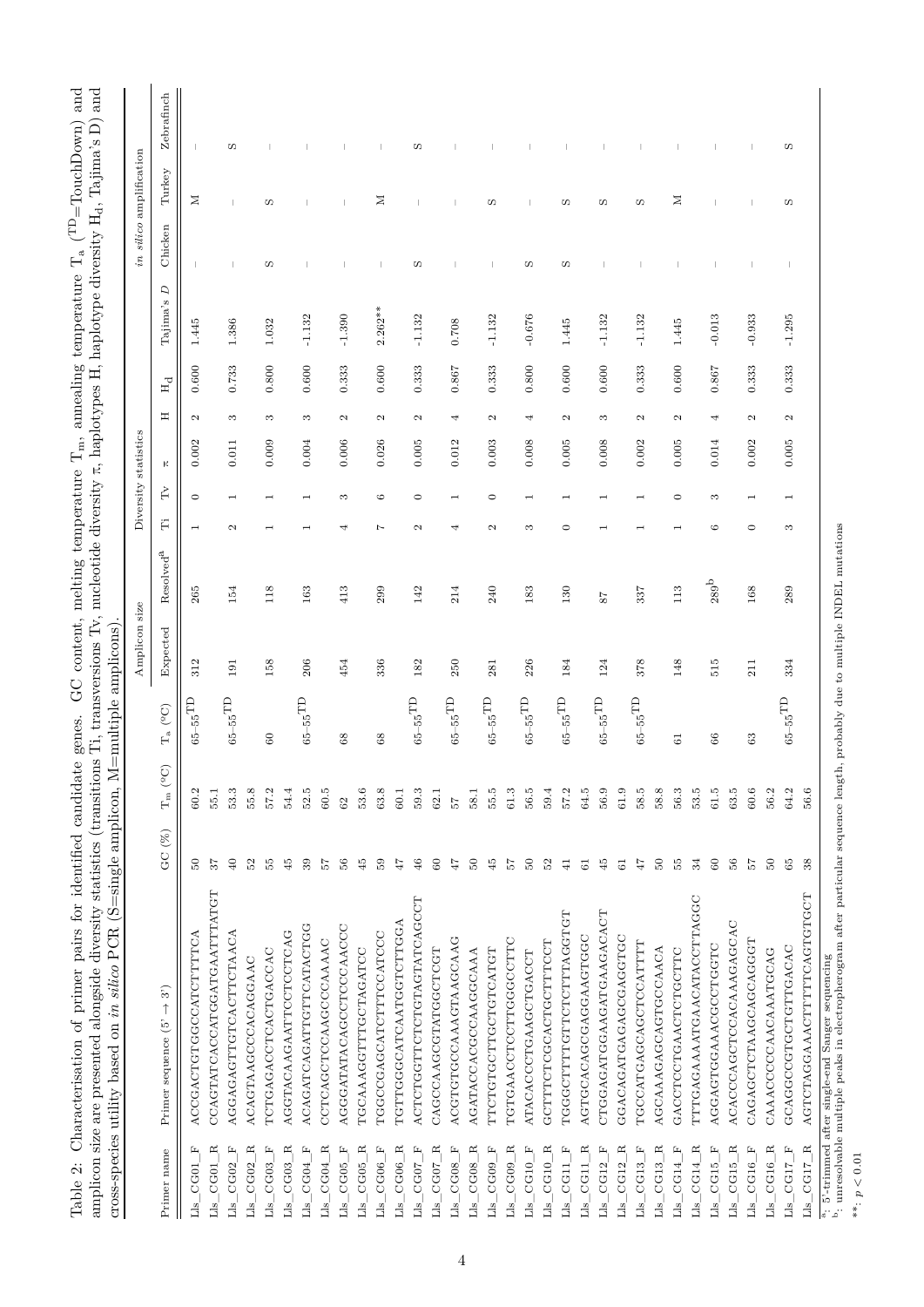## **Acknowledgements**

This study was funded by a BBSRC studentship (MA Wenzel) and NERC grants NE/H00775X/1 and NE/D000602/1 (SB Piertney). We are grateful to Jacob Höglund for providing willow grouse samples, Mario Röder, Keliya Bai, Marianne James, Matt Oliver, Gill Murray-Dickson, François Mougeot and Jesús Martínez-Padilla for help with fieldwork, and all grouse estate factors, owners and keepers, most particularly Alistair Mitchell, Shaila Rao, Christopher Murphy, Richard Cooke and Fred Taylor, for providing access to estate game larders.

## **References**

- Allendorf FW, Hohenlohe PA, Luikart G (2010) Genomics and the future of conservation genetics. Nat Rev Genet 11:697–709
- Delahay RJ, Speakman JR, Moss R (1995) The energetic consequences of parasitism: effects of a developing infection of *Trichostrongylus tenuis* (Nematoda) on red grouse (*Lagopus lagopus scoticus*) energy balance, body weight and condition. Parasitology 110(4):473–482
- Don R, Cox P, Wainwright B, Baker K, Mattick J (1991) 'Touchdown'PCR to circumvent spurious priming during gene amplification. Nucleic Acids Res 19(14):4008
- Drummond A, Ashton B, Buxton S, Cheung M, Cooper A, Duran C, Field M, Heled J, Kearse M, Markowitz S, Moir R, Stones-Havas S, S S, Thierer T, Wilson A (2012) Geneious v5.6.3. Available from http://www.geneious.com
- Hinrichs AS, Karolchik D, Baertsch R, Barber GP, Bejerano G, Clawson H, Diekhans M, Furey TS, Harte RA, Hsu F, et al (2006) The UCSC genome browser database: update 2006. Nucleic Acids Res 34(suppl 1):D590–D598
- Hudson PJ (1986) The effect of a parasitic nematode on the breeding production of red grouse. J Anim Ecol 55(1):85–92
- Hudson PJ, Dobson AP, Newborn D (1992) Do parasites make prey vulnerable to predation? Red grouse and parasites. J Anim Ecol 61(3):681–692
- Hudson PJ, Dobson AP, Newborn D (1998) Prevention of population cycles by parasite removal. Int S Techn Pol Inn 282:2256–2258
- Kent WJ (2002) BLAT–The BLAST-Like Alignment Tool. Genome Res 12:656–664
- Librado P, Rozas J (2009) DnaSP v5: a software for comprehensive analysis of DNA polymorphism data. Method Biochem Anal 25(11):1451–1452
- Martínez-Padilla J, Redpath SM, Zeineddine M, Mougeot F (2014) Insights into population ecology from longterm studies of red grouse *Lagopus lagopus scoticus*. J Anim Ecol 83(1):85–98
- Ouborg NJ, Pertoldi C, Loeschcke V, Bijlsma RK, Hedrick PW (2010) Conservation genetics in transition to conservation genomics. Trends Gen 26(4):177–187
- Piertney SB, Webster LMI (2010) Characterising functionally important and ecologically meaningful genetic diversity using a candidate gene approach. Genetica 138:419–432
- Redpath SM, Mougeot F, Leckie FM, Elston DA, Hudson PJ (2006) Testing the role of parasites in driving the cyclic population dynamics of a gamebird. Ecol Lett 9(4):410–418
- Rozen S, Skaletsky HJ (2000) Primer3 on the WWW for general users and for biologist programmers. Meth Mol Biol 132:365–386